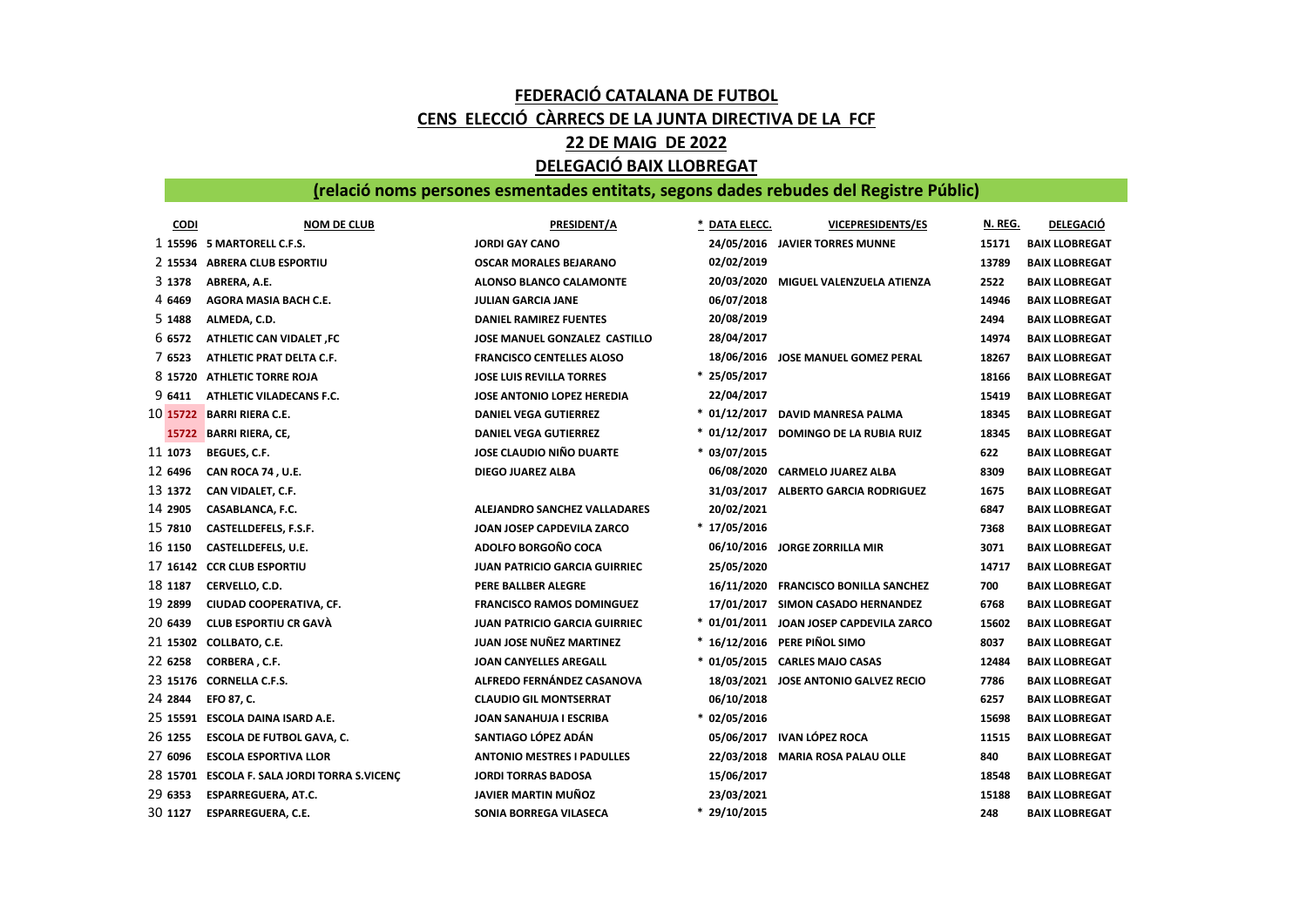|         | 31 15076 ESPARREGUERA, C.F.S.             | NEUSA ESPAÑA LOPEZ                  |               | 26/04/2019 RAQUEL VILANOVA GARCIA        | 6348  | <b>BAIX LLOBREGAT</b> |
|---------|-------------------------------------------|-------------------------------------|---------------|------------------------------------------|-------|-----------------------|
| 32 2958 | <b>ESPLUGUENC, F.A.</b>                   | <b>JOSE IGNACIO MORATIEL PRIETO</b> |               | 23/04/2017 ANTONIO MORILLA MEDINA        | 9776  | <b>BAIX LLOBREGAT</b> |
| 33 6483 | <b>ESPORT BASE DEL PAPIOL</b>             |                                     |               |                                          | 6453  | <b>BAIX LLOBREGAT</b> |
| 34 1730 | EUSEBI GUELL, C.E.                        | MIGUEL CASTELLANO ESCAMILLA         |               | 28/10/2017 ALEJANDRO ASTURIAS RUMI       | 2151  | <b>BAIX LLOBREGAT</b> |
| 35 2753 | FONTSANTA-FATJO, C.D.                     | <b>JOAQUIN MORALES CASTILLO</b>     | 22/12/2019    | JUAN CARLOS COLUBI RODRIGUEZ             | 2020  | <b>BAIX LLOBREGAT</b> |
|         | 36 15524 FUTSAL CERVELLO C.E.             | <b>EDGAR BRUN CANDET</b>            |               | 09/10/2018 SERGI BADIA CARBONELL         | 10820 | <b>BAIX LLOBREGAT</b> |
|         | 37 15677 FUTSAL MONTPEDORS CLUB           | <b>DAVID ROMERO RODRIGUEZ</b>       |               | * 10/06/2015 JAVIER SIMON LORA           | 17570 | <b>BAIX LLOBREGAT</b> |
|         | 38 15773 FUTSAL SANT FELIU DE LLOB. 2021  | <b>ENRIC DE OSSO PEREA</b>          | 20/11/2020    |                                          | 19343 | <b>BAIX LLOBREGAT</b> |
| 39 6203 | GAVA MAR, C.F.                            | <b>DANIEL HENS MARTINEZ</b>         | $*17/03/2018$ |                                          | 11992 | <b>BAIX LLOBREGAT</b> |
| 40 1048 | GAVA, C.F.                                | <b>IVAN CARRILLO MARCOS</b>         |               | 28/01/2020 JAVIER MAS MATAS              | 1142  | <b>BAIX LLOBREGAT</b> |
| 41 9803 | GAVA, FS.                                 | SANTIAGO LÓPEZ ADÁN                 |               | 05/06/2017 JOSÉ CONTRERAS ARJONA         | 5827  | <b>BAIX LLOBREGAT</b> |
| 42 6369 | <b>INCRESA AT. C.F.</b>                   | <b>MARIA SOLEDAD SILVA BEDOYA</b>   | 26/07/2016    |                                          | 15460 | <b>BAIX LLOBREGAT</b> |
| 43 1036 | LA PALMA CERVELLO, U.E.                   | <b>MARC ROS I ALBIOL</b>            |               | 22/11/2015 SANTIAGO SANVICENS CLAVERA    | 2050  | <b>BAIX LLOBREGAT</b> |
| 44 2361 | LEVANTE LAS PLANAS, F.C.                  | SEBASTIAN CAÑAS ARANDA              |               | 19/05/2016 JUAN RAMON TORRES CAMPOS      | 5448  | <b>BAIX LLOBREGAT</b> |
|         | 45 15728 LOPEZ ROCA CF SALA               | SANTIAGO LOPEZ ADAN                 |               | 05/06/2017 IVAN LOPEZ ROCA               | 18096 | <b>BAIX LLOBREGAT</b> |
| 46 6225 | <b>MARIANAO POBLET UD</b>                 | <b>JOSE ANTONIO RODRIGUEZ VICO</b>  | 26/04/2017    |                                          | 12178 | <b>BAIX LLOBREGAT</b> |
| 47 6187 | <b>MARTORELL C.F.</b>                     | <b>JOSE RAMON VIGUERAS GARCIA</b>   |               | * 22/04/2016 JORDI PARERA BAYO           | 11519 | <b>BAIX LLOBREGAT</b> |
|         | 48 15452 MOLINS 99, C.F.S.                | DANIEL SANTAMARIA MARTINEZ          |               | 11/10/2016 JAVIER MARIN TENA             | 10485 | <b>BAIX LLOBREGAT</b> |
|         | 15452 MOLINS 99, C.F.S.                   | <b>DANIEL SANTAMARIA MARTINEZ</b>   |               | 11/10/2016 XAVIER OLIVA RODES            | 10485 | <b>BAIX LLOBREGAT</b> |
| 49 1353 | MOLINS DE REI, C.F.                       | <b>JORDI DEL ESTAL VEGA</b>         |               | 14/04/2021 LAIA CANUT GUASCH             | 1925  | <b>BAIX LLOBREGAT</b> |
|         | 50 15286 OLESA FUTBOL SALA                | <b>OSCAR MORAL CEBALLOS</b>         | 03/05/2018    |                                          | 6494  | <b>BAIX LLOBREGAT</b> |
| 51 1083 | <b>OLESA MONTSERRAT, CF.</b>              | <b>FRANCISCO CAMPOS CABRERA</b>     |               | 08/11/2018 MIGUEL GRIMA CAÑADAS          | 1172  | <b>BAIX LLOBREGAT</b> |
| 52 2029 | Pª BARC. SANT FELIU LLOBREGAT             | <b>ENRIQUE ARTAL ARAU</b>           |               | * 25/11/2013 PEDRO OBIOLS BARBERAN       | 444   | <b>BAIX LLOBREGAT</b> |
| 53 2259 | Pª BARC. SANT VICENÇ HORTS                | <b>CARLOS BUCHERAS PÉREZ</b>        |               | * 29/03/2016 ANTONIO DURAN CERA          | 2193  | <b>BAIX LLOBREGAT</b> |
| 54 6082 | Pª BLAUGRANA CERVELLO                     | <b>ANDRES CASTILLO GIL</b>          |               | 30/05/2018 VICNETE NOTARI ARIES          | 8879  | <b>BAIX LLOBREGAT</b> |
| 55 2205 | Pª BLAUGRANA VALLIRANA                    | <b>JORDI ROCA GALAFAT</b>           | 25/05/2016    |                                          | 3055  | <b>BAIX LLOBREGAT</b> |
| 56 2893 | Pª REC.SAN FELIU LLOBREGAT                | <b>FRANCISCO MENDEZ LUCAS</b>       | 29/06/2016    |                                          | 3623  | <b>BAIX LLOBREGAT</b> |
| 57 6087 | Pª UNION D. MALAGA, CLUB                  | <b>JUAN MADERO TELLADO</b>          | 10/07/2017    |                                          | 9832  | <b>BAIX LLOBREGAT</b> |
| 58 1058 | PALLEJA, C.F.                             | JOSE JAVIER SALDAÑA MUÑOZ           | 22/11/2020    |                                          | 2675  | <b>BAIX LLOBREGAT</b> |
|         | 59 15165 PALLEJA, F.S.                    | <b>OSCAR SANTOS IZQUIERDO</b>       |               | 07/03/2020 ANTONIO PÉREZ LÓPEZ           | 8466  | <b>BAIX LLOBREGAT</b> |
| 60 1184 | PAPIOL, U.E.                              | <b>ANTONIO MOLINA GARCIA</b>        | * 22/09/2016  |                                          | 814   | <b>BAIX LLOBREGAT</b> |
|         | 61 15607 PARES I MARES FS. MARTORELL A.E. | JOSÉ ISMAEL MAÑAS MARTÍNEZ          | 25/05/2016    |                                          | 14980 | <b>BAIX LLOBREGAT</b> |
|         | 62 15748 PENYA ESPLUGUES, A.E.            | ANTONIO DE SAN NICOLAS PONCE        |               | 05/06/2019 JUAN CARLOS HUETO ERASCO      | 18949 | <b>BAIX LLOBREGAT</b> |
| 63 1131 | PRAT, A.E.                                | LUIS QUIÑONERO RUIZ                 |               | 15/02/2021 IGNACIO JANE MANZANARES       | 300   | <b>BAIX LLOBREGAT</b> |
| 1131    | PRAT, A.E.                                | LUIS QUIÑONERO RUIZ                 |               | 20/02/2021 CARLOS JAVIER PERIAÑEZ MEDINA | 300   | <b>BAIX LLOBREGAT</b> |
| 64 6573 | RAYO VILADECANS, ASSOC. DEP.              | <b>SERGIO MOYA MARTINEZ</b>         | $*16/10/2017$ |                                          | 18342 | <b>BAIX LLOBREGAT</b> |
| 65 1033 | <b>SANFELIUENC, F.C.</b>                  | <b>ALBERTO PRIETO CARRETERO</b>     |               | * 25/07/2017 MIGUEL ANGEL CAMPOY ABAD    | 1270  | <b>BAIX LLOBREGAT</b> |
| 1033    | SANFELIUENC, F.C.                         | <b>ALBERTO PRIETO CARRETERO</b>     |               | * 25/07/2017 JUAN ANTONIO PRIEGO LOPEZ   | 1270  | <b>BAIX LLOBREGAT</b> |
| 1033    | <b>SANFELIUENC, F.C.</b>                  | <b>ALBERTO PRIETO CARRETERO</b>     |               | * 25/07/2017 ALBERT GRACIA LLANO         | 1270  | <b>BAIX LLOBREGAT</b> |
|         |                                           |                                     |               |                                          |       |                       |

|               | 26/04/2019 RAQUEL VILANOVA GARCIA        | 6348  | <b>BAIX LLOBREGAT</b> |
|---------------|------------------------------------------|-------|-----------------------|
|               | 23/04/2017 ANTONIO MORILLA MEDINA        | 9776  | <b>BAIX LLOBREGAT</b> |
|               |                                          | 6453  | <b>BAIX LLOBREGAT</b> |
|               | 28/10/2017 ALEJANDRO ASTURIAS RUMI       | 2151  | <b>BAIX LLOBREGAT</b> |
|               | 22/12/2019 JUAN CARLOS COLUBI RODRIGUEZ  | 2020  | <b>BAIX LLOBREGAT</b> |
|               | 09/10/2018 SERGI BADIA CARBONELL         | 10820 | <b>BAIX LLOBREGAT</b> |
|               | * 10/06/2015 JAVIER SIMON LORA           | 17570 | <b>BAIX LLOBREGAT</b> |
| 20/11/2020    |                                          | 19343 | <b>BAIX LLOBREGAT</b> |
| * 17/03/2018  |                                          | 11992 | <b>BAIX LLOBREGAT</b> |
|               | 28/01/2020 JAVIER MAS MATAS              | 1142  | <b>BAIX LLOBREGAT</b> |
|               | 05/06/2017 JOSÉ CONTRERAS ARJONA         | 5827  | <b>BAIX LLOBREGAT</b> |
| 26/07/2016    |                                          | 15460 | <b>BAIX LLOBREGAT</b> |
|               | 22/11/2015 SANTIAGO SANVICENS CLAVERA    | 2050  | <b>BAIX LLOBREGAT</b> |
|               | 19/05/2016 JUAN RAMON TORRES CAMPOS      | 5448  | <b>BAIX LLOBREGAT</b> |
|               | 05/06/2017 IVAN LOPEZ ROCA               | 18096 | <b>BAIX LLOBREGAT</b> |
| 26/04/2017    |                                          | 12178 | <b>BAIX LLOBREGAT</b> |
|               | * 22/04/2016 JORDI PARERA BAYO           | 11519 | <b>BAIX LLOBREGAT</b> |
|               | 11/10/2016 JAVIER MARIN TENA             | 10485 | <b>BAIX LLOBREGAT</b> |
|               | 11/10/2016 XAVIER OLIVA RODES            | 10485 | <b>BAIX LLOBREGAT</b> |
|               | 14/04/2021 LAIA CANUT GUASCH             | 1925  | <b>BAIX LLOBREGAT</b> |
| 03/05/2018    |                                          | 6494  | <b>BAIX LLOBREGAT</b> |
|               | 08/11/2018 MIGUEL GRIMA CAÑADAS          | 1172  | <b>BAIX LLOBREGAT</b> |
|               | * 25/11/2013 PEDRO OBIOLS BARBERAN       | 444   | <b>BAIX LLOBREGAT</b> |
|               | * 29/03/2016 ANTONIO DURAN CERA          | 2193  | <b>BAIX LLOBREGAT</b> |
|               | 30/05/2018 VICNETE NOTARI ARIES          | 8879  | <b>BAIX LLOBREGAT</b> |
| 25/05/2016    |                                          | 3055  | <b>BAIX LLOBREGAT</b> |
| 29/06/2016    |                                          | 3623  | <b>BAIX LLOBREGAT</b> |
| 10/07/2017    |                                          | 9832  | <b>BAIX LLOBREGAT</b> |
| 22/11/2020    |                                          | 2675  | <b>BAIX LLOBREGAT</b> |
|               | 07/03/2020 ANTONIO PÉREZ LÓPEZ           | 8466  | <b>BAIX LLOBREGAT</b> |
| * 22/09/2016  |                                          | 814   | <b>BAIX LLOBREGAT</b> |
| 25/05/2016    |                                          | 14980 | <b>BAIX LLOBREGAT</b> |
|               | 05/06/2019 JUAN CARLOS HUETO ERASCO      | 18949 | <b>BAIX LLOBREGAT</b> |
|               | 15/02/2021 IGNACIO JANE MANZANARES       | 300   | <b>BAIX LLOBREGAT</b> |
|               | 20/02/2021 CARLOS JAVIER PERIAÑEZ MEDINA | 300   | <b>BAIX LLOBREGAT</b> |
| $*16/10/2017$ |                                          | 18342 | <b>BAIX LLOBREGAT</b> |
|               | * 25/07/2017 MIGUEL ANGEL CAMPOY ABAD    | 1270  | <b>BAIX LLOBREGAT</b> |
|               | * 25/07/2017 JUAN ANTONIO PRIEGO LOPEZ   | 1270  | <b>BAIX LLOBREGAT</b> |
| 25/07/2017    | <b>ALBERT GRACIA LLANO</b>               | 1270  | <b>BAIX LLOBREGAT</b> |